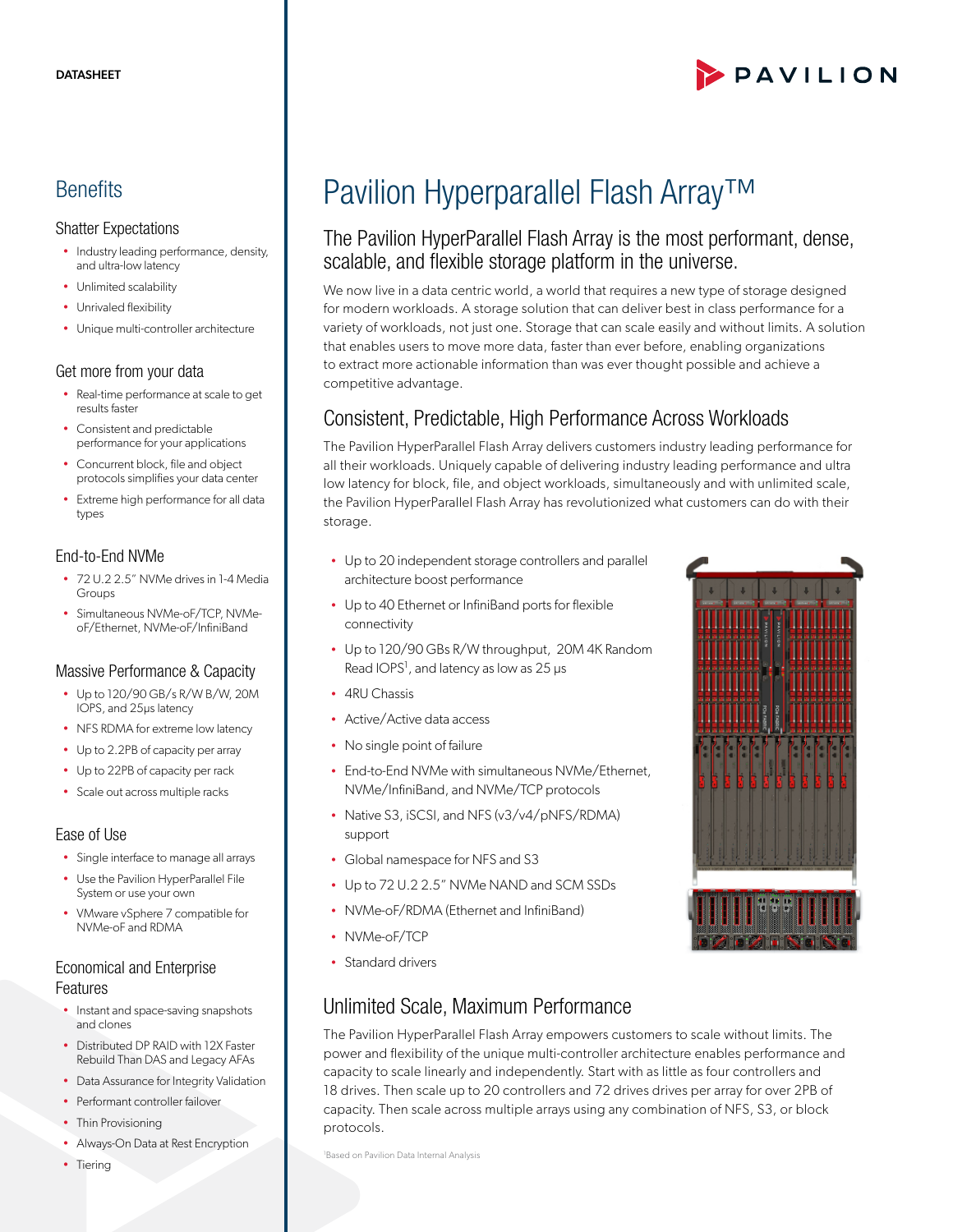### Features

#### 100% Standards Compliant

- Simultaneous NVMe/Ethernet, NVMe/TCP, NVMe/InfiniBand, NFS v3/v4, pNFS, NFS RDMA, S3, and iSCSI with standard drivers
- Up to 40 100Gb Ethernet and InfiniBand ports
- Up to 10 200Gb Ethernet and InfiniBand ports

#### Flexible Management

- Web GUI and CLI
- vCenter, Kubernetes, and OpenStack
- RESTful API, DTMF/Redfish, and Swordfish
- Broad ecosystem integration
- Hadoop and Spark plugins

#### Endurance & Reliability

- Data Versioning
- Continuous Operations
- Modular Architecture With Hot-Plug Support
- 24/7 Proactive Support
- Telemetry to Cloud-based Portal
- Designed for High-Reliability with No Single Point of Failure
- Replication

## Truly Unified Storage

Eliminate the burden of using different platforms to get best of breed performance for different workloads and dramatically simplify your datacenter while reducing costs. Legacy solutions implemented multiple protocol support by running a primary protocol on a single controller and then a secondary protocol on top, dramatically limiting performance.

The Pavilion HyperParallel Flash Array is the first solution to truly support high performance and ultra-low latency for block, file, and object workloads, simultaneously, on a single platform. The Pavilion HyperParallel Flash Array leverages up to 20 independent controllers per array to run each protocol natively on one or more controllers. Capable of up to 120GB/s throughput, 20M IOPs, and as little as 25μs latency per system, the Pavilion HyperParallel Flash Array enables organizations to run all workloads on a single, easy to manage platform.

Then scale those workloads across multiple arrays, in any combination. Always get the performance and capacity you need for every workload.

# High Performance for Read and Write

Legacy vendors often claim to offer high performance, but their specifications often reflect read performance only. The Pavilion HyperParallel Flash Array delivers high speed, low latency for both reads and writes. Capable of delivering up to 90GB/s write performance, the Pavilion Platform always delivers the performance your applications need.

### Pavilion HyperOS™

The Pavilion HyperParallel Flash Array is powered by Pavilion HyperOS 3.0. Delivering a modern storage solution to solve the challenges of today, tomorrow, and beyond, Pavilion HyperOS 3.0 takes advantage of the multicontroller architecture of the Pavilion HyperParallel Flash Array to deliver unrivaled performance, ultra-low latency, density, scalability and flexibility. Advanced features of Pavilion HyperOS 3.0 include:

- Global namespace support for NFS and S3
- Distributed, clustered file system
- Native support for multiple protocols, including NFS (v3, v4, pNFS, RDMA), S3, and iSCSI
- RDMA support for block and file workloads
- Advanced data protection features not found anywhere else
- Enterprise grade features including replication, tiering, security, encryption, snapshots and clones, encryption, and compression

#### PAVILION

# PAVILION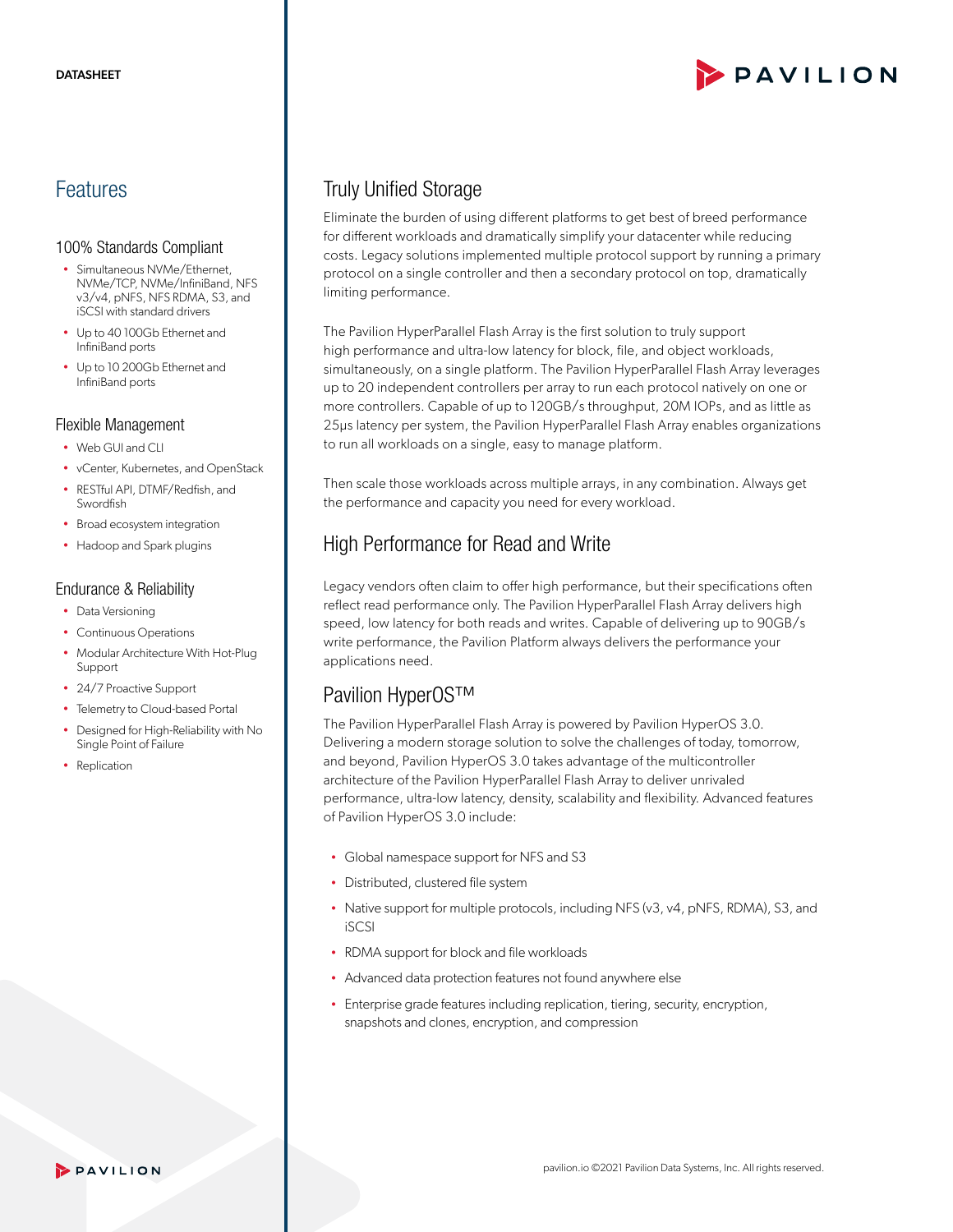#### **Multi-Fabric**

The Pavilion HyperParallel Flash Array supports up to 40 Ethernet and InfiniBand ports and simultaneous protocols that eliminate unnecessary protocol translations while enabling NVMe semantics for low-latency and high IOPS across a range of topologies including NVMe/Ethernet, NVMe/TCP, S3, NFS, pNFS, NFS RDMA, iSCSI, and NVMe/InfiniBand.

#### **Cacheless Design**

The unique design of the Pavilion HyperParallel Flash Array allows for data to be written directly to storage without the need to go through cache first. This unique architectural advantage delivers applications with greatly reduced latencies, when compared to legacy designs. Total costs are greatly reduced as there is no longer a need for an expensive caching tier using SCM.

#### **Instant Space Saving Snapshots and Clones**

Protect your data with multiple logical and crash-consistent copies. Then enable your users to do more with clones that can be made of any volume and served out to different applications individually. These copies are consistent, space-efficient, instant, and writeable. Created instantly without physical data copy activities occurring; blocks are then written as the copy or original is modified over time.

#### **Thin Provisioning**

Always have the right capacity for your users with thin provisioned volumes. Volumes are logical NVMe disks and used as a regular block device. The volume is thin provisioned from the media group. The user sees the provisioned size of the volume, but space is only allocated as-needed to maximize utilization. Volumes can range to 100s of TBs and can be re-assigned or shared between systems as needed.

#### **Controller Failover without Sacrifice**

Get the best of both worlds and never choose between performance and availability again. Legacy, dual controller systems require you to choose between performance, by using both controllers resources, or availability by using active-passive or active-active mode at lower utilization. The Pavilion HyperParallel Flash Array leverages the power of multiple controllers to eliminate this burden, uniquely delivering high performance, even in the event of a controller failure.

#### **Distributed Dual Parity RAID**

Fully populated, the array organizes NVMe SSDs into 4 groups of 18 drives. Pavilion implements Dual-Parity RAID within a group, resulting in 16 RAID protection. The overhead for RAID 6 is less than 12%. Optionally a hot spare can be defined, resulting in 15+2 RAID 6 protection.

#### **Pavilion SwarmController™ Rebuild**

In the event of a drive failure, multiple controllers swarm the replacement drive in parallel to ensure fast rebuild. A 1 TB drive is recovered in less than 5 minutes. With the Pavilion HFA, an application's SSDs are fully rebuilt with RAID 6 protection up to 12X faster than using DAS or an all-flash array.

#### **High Availability, Low Overhead**

Achieving the necessary level of availability and reliability for massively parallel modern applications can be costly. Converged and hyperscale solutions result in underutilized and stranded capacity trapped in servers in the event of a failover. Plus, the operational overhead of managing these isolated servers is an ongoing challenge for IT. The Pavilion HyperParallel Flash Array disaggregates storage from compute resources, delivering a more efficient, simple, and affordable solution with the same or better performance and availability.